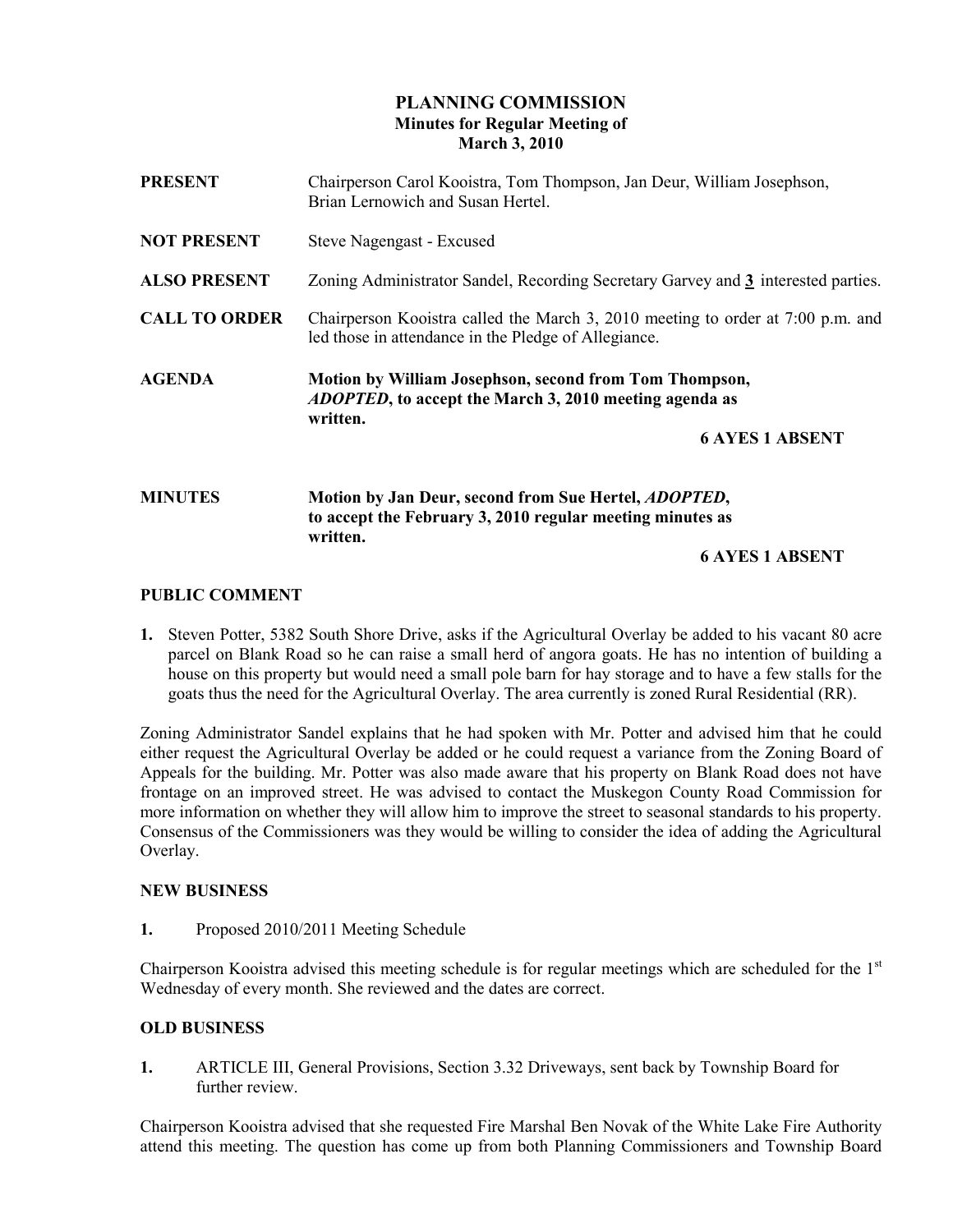members of where the International Fire Code (IFC) gives requirements for driveways. Fire Marshal Novak explains that Chapter 5, Fire Service Features, Sections 502.1 Definitions and 503.2.1 Dimensions of the International Fire Code (IFC) gives the requirements for driveways. Commissioner Deur asks why driveways are not listed in Section 502.1 as a general term such as fire lane, Public Street, Private Street, parking lot lane and access roadway. Fire Marshal Novak responds that even though it is not listed a driveway is the same as a Fire Apparatus Access Road which provides fire apparatus access from a fire station to a facility, building or portion thereof. Zoning Administrator Sandel suggested adding that driveways must have a driveway travel surface of not less than 12 feet along with the other already suggested requirements. Fire Marshal Novak stated that will not work because 12' of driveway travel surface does not meet the requirement of 503.2.3 Surface, that states fire apparatus access roads shall be designed and maintained to support the imposed loads of fire apparatus and shall be surfaced so as to provide all-weather driving capabilities. According to Fire Marshal Novak fire trucks are 9' 9" wide and weigh up to 75,000 lbs. With an unobstructed width of not less than 20 feet two fire trucks could pass one another if necessary. Fire Marshal Novak had told Recording Secretary Garvey in a prior conversation that he does not regulate driveways for single/multi family dwellings, however, he said when his opinion is asked about driveway requirements he must enforce the International Fire Code (IFC) which the Township has adopted. Consensus was to send this issue back to the Zoning Ordinance Review Committee, Commissioner Josephson (Chair), Zoning Administrator Sandel and Zoning Coordinator Garvey along with Commissioner Thompson for further work. In response to further questions, Fire Marshal Novak indicated he was not sure about the driveway standards for the other jurisdictions comprising the White Lake Fire Authority. He also indicated that there may be some opportunity for further discussion on this standard, if Fruitland Township wishes to bring a proposal to the White Lake Fire Authority Board.

2. Duck Lake State Park Ordinance

Chairperson Kooistra gave brief overview of Draft #2 of the proposed amendment to create the Forest Recreation District. She received several things from Commissioner Thompson which she discussed with Zoning Administrator Sandel and Planner Tim Johnson. Changes that were agreed upon have been incorporated into this Draft #2. She pointed out the most important change was it has been renamed to Forest Preservation and Recreation District. Commissioner Hertel had some suggested changes. Chairperson Kooistra asked her to send them to her and she would talk to Planner Tim Johnson about them. She asked for permission to send this document when ready to Attorney Clifford Bloom for his review and comment. Consensus of commissioners was to send the document to Attorney Bloom for his review and comment. When the document is complete we will send to the DNRE for review and comment before holding public hearing and adoption.

3. Rental Property Ordinance

Commissioner Nagengast and citizen Dave Burns were appointed to a Citizen Advisory Committee (CAC) to review rental issues. Commissioner Nagengast is on vacation so Dave Burns was here to talk about why the rental property ordinance is necessary. He stated that an ordinance would give the township the right to protect both the renters and landlords. Commissioners asked if there are existing regulatory ordinances that would deal with rental issues, ie; noise, trash, etc. Who would enforce this ordinance? Chairperson Kooistra asked that commissioners (who may remain anonymous) present their comments on the advantages/disadvantages of a rental ordinance on the form prepared for this purpose, and return to her by March 10. These will be given to Supervisor St. Amour for presentation to the Board.

4. Zoning Ordinance Review Committee.

No report.